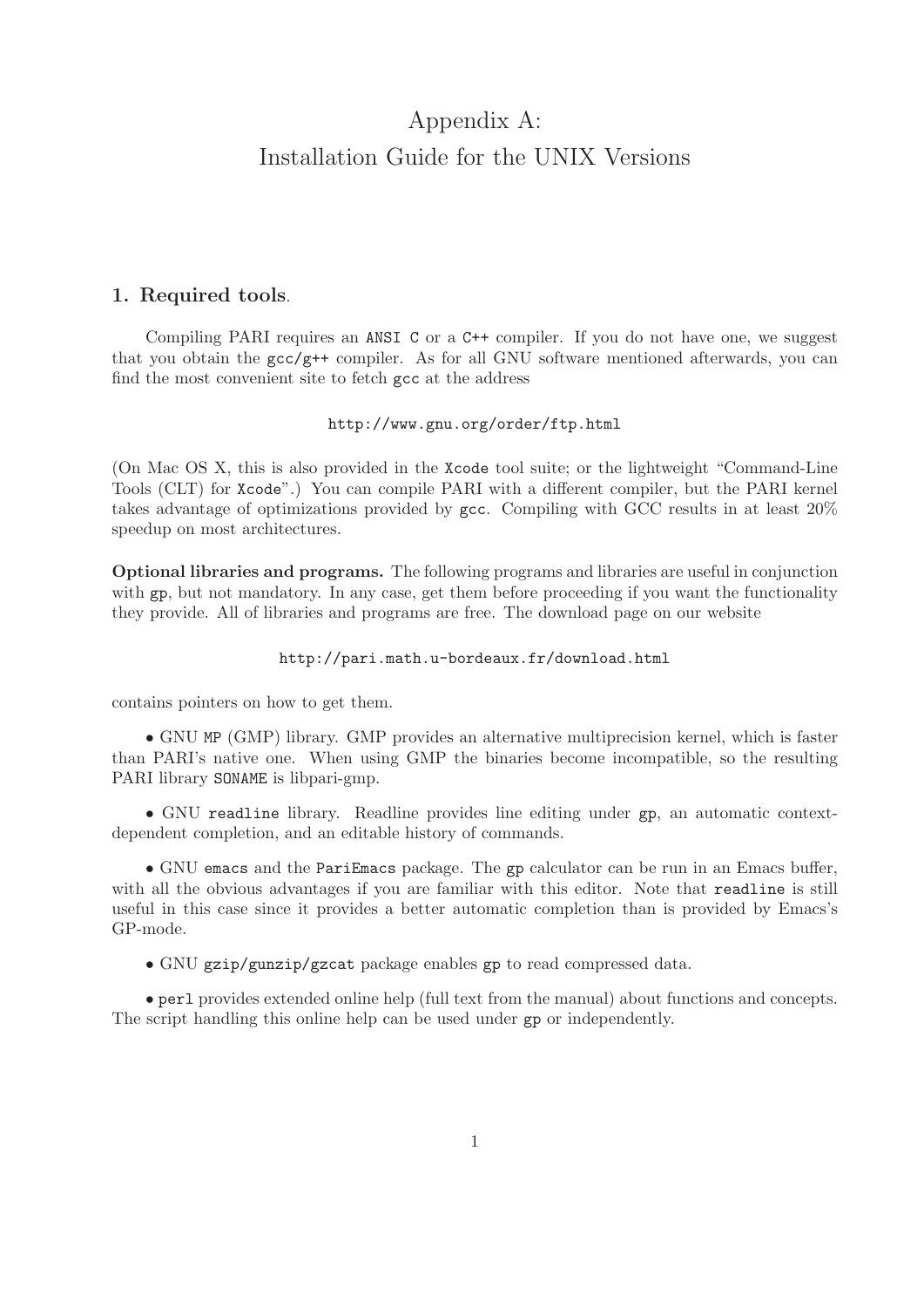# 2. Compiling the library and the gp calculator.

# 2.1. Basic configuration. Type

### ./Configure

in the toplevel directory. This attempts to configure PARI/GP without outside help. Note that if you want to install the end product in a nonstandard place, you can use the --prefix option, as in

## ./Configure --prefix=/an/exotic/directory

(the default prefix is /usr/local). For example, to build a package for a Linux distribution, you may want to use

./Configure --prefix=/usr

The command

./Configure --builddir=DIR

configures the build for a particular system. It extracts some files and creates the build directory DIR, where the object files and executables will be built. Thus you can build PARI/GP for several different machines from the same source tree. When building for multiple machines the builds are independent and can be performed simultaneously.

If the  $--$ builddir= $DIR$  argument is omitted, the build directory is named  $Oosname-arch$ , where the *osname* and *arch* components depends on your architecture and operating system. A debug build (Configure  $-g$ ) or a profiling build (Configure  $-pg$ ) bring in an extra .dbg (resp. .prf) suffix.

Decide whether you agree with what Configure printed on your screen, in particular the architecture, compiler and optimization flags. Look for messages prepended by ###, which report genuine problems. Look especially for the gmp, readline and X11 libraries, and the perl and gunzip (or zcat) binaries. If anything should have been found and was not, consider that Configure failed and follow the instructions in section 3.

The Configure script creates a file config.log in the build directory, which contains debugging information — in particular, all messages from compilers — that may help diagnose problems. This file is erased and recreated from scratch each time Configure is run.

2.2. Advanced configuration. Configure accepts many other flags, and you may use any number of them to build quite a complicated configuration command. See Configure  $-$ help for a complete list. In particular, GMP is configured using the set of flags --with-gmp\*, and Readline is configured using the set of flags --with-readline\*.

--with-gmp: enables a particular installation of GMP. If the GMP library was installed in /an/exotic/directory, then you can use --with-gmp=/an/exotic/directory to find the headers and libraries.

If you are using GMP, tune it first, then tune PARI. Make sure you tune PARI on the machine that will actually run your computations. Do not use a heavily loaded machine for tunings.

--with-readline: enables a particular installation of Readline. If Readline was installed in /an/exotic/directory, then you can use --with-readline=/an/exotic/directory to find the headers and libraries.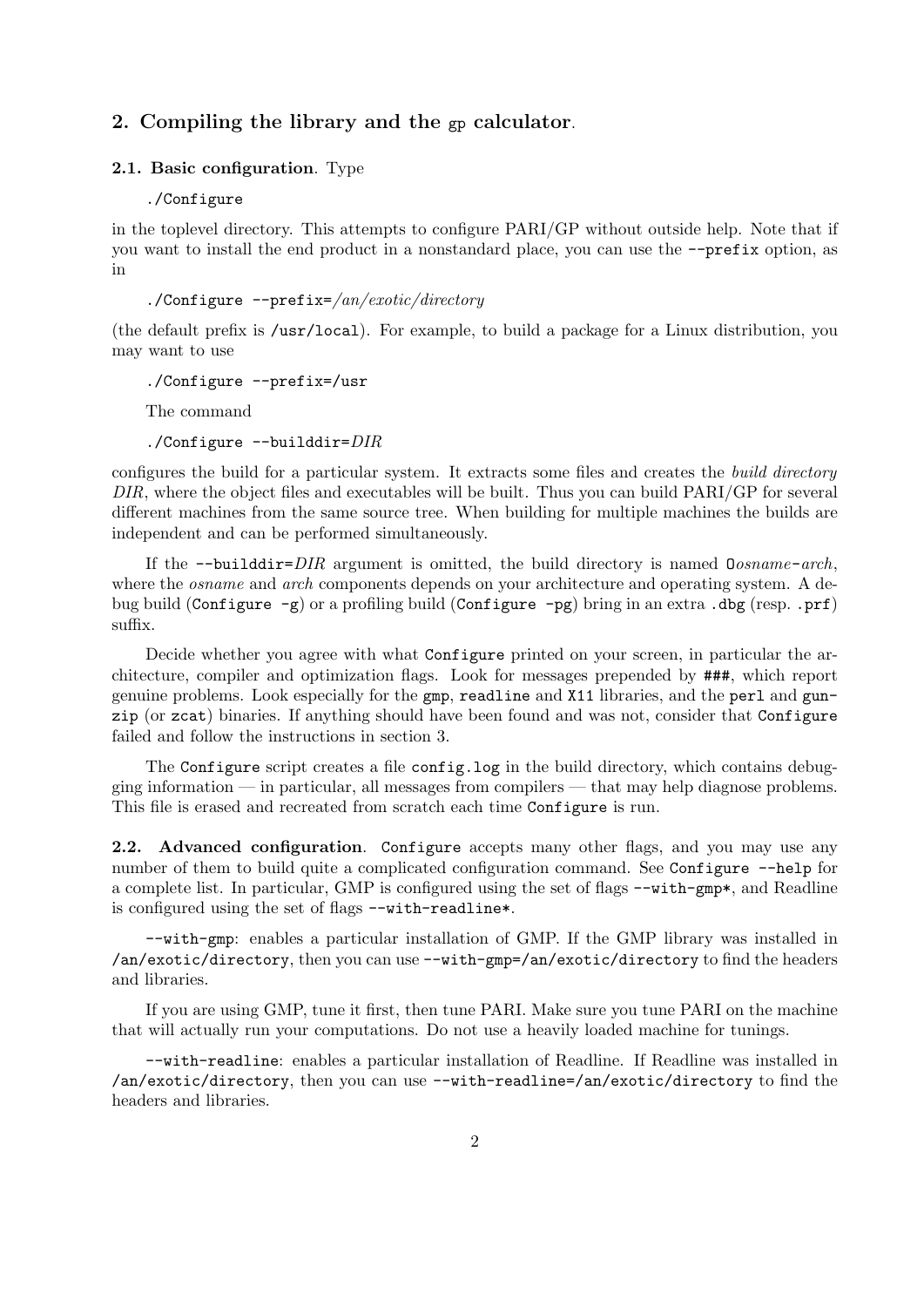make -jN: You may speed up the compilation by using a parallel make. The command below tells make to execute 4 recipes simultaneously.

env MAKE="make -j4" Configure

Next, we focus on some of the nonobvious options used by Configure:

--tune: fine tunes the library for the host used for compilation. Tuning the package adjusts thresholds by running a large number of comparative tests and creates a file tune.h in the build directory, that will be used from now on, overriding the ones in src/kernel/none/ and src/kernel/gmp/. It will take a while: about 30 minutes. Expect a small performance boost, perhaps a 10% speed increase compared to default settings.

--graphic=lib: enables a particular graphic library. The default is X11 on most platforms, but PARI can use Qt, fltk or win32 (GDI), or even dump a ps or svg file and open it using an external viewer.

--time=function: chooses a timing function. The default usually works fine, however you can use a different one that better fits your needs. PARI can use getrusage, clock gettime, times or ftime as timing functions. (Not all timing functions are available on all platforms.) The three first functions give timings in terms of CPU usage of the current task, approximating the complexity of the algorithm. The last one, ftime, gives timings in terms of absolute (wall-clock) time. Moreover, the clock gettime function is more precise, but much slower (at the time of this writing), than getrusage or times.

 $--with-runtime-perl=perl$ : absolute path to the runtime perl binary to be used by the gphelp and tex2mail scripts. Defaults to the path found by Configure on the build host (usually /usr/bin/perl). For cross-compiling builds, when the target and build hosts have mismatched configurations; suggested values are

/usr/bin/env perl: the first perl executable found in user's PATH,

/usr/bin/perl: perl's standard location.

The remaining options are specific to parallel programming. We provide an Introduction to parallel GP programming in the file doc/parallel.dvi, and to multi-threaded libpari programs in Appendix D. Beware that these options change the library ABI:

--mt=engine: specify the engine used for parallel computations. Supported value are

• single: (default) no parallellism.

• pthread: use POSIX threads. This is well-suited for multi-core systems. Setting this option also set --enable-tls, see below. This option requires the pthread library. For benchmarking, it is often useful to set --time=ftime so that GP report wall-clock instead of the sum of the time spent by each thread.

• mpi: use the MPI interface to parallelism. This allows PARI to take advantage of clusters using MPI. This option requires a MPI library. It is usually necessary to set the environment variable CC to mpicc.

--enable-tls: build the thread-safe version of the library. Implied by --mt=pthread. This tends to slow down the shared library libpari.so by about 25%, so you probably want to use the static library libpari.a instead.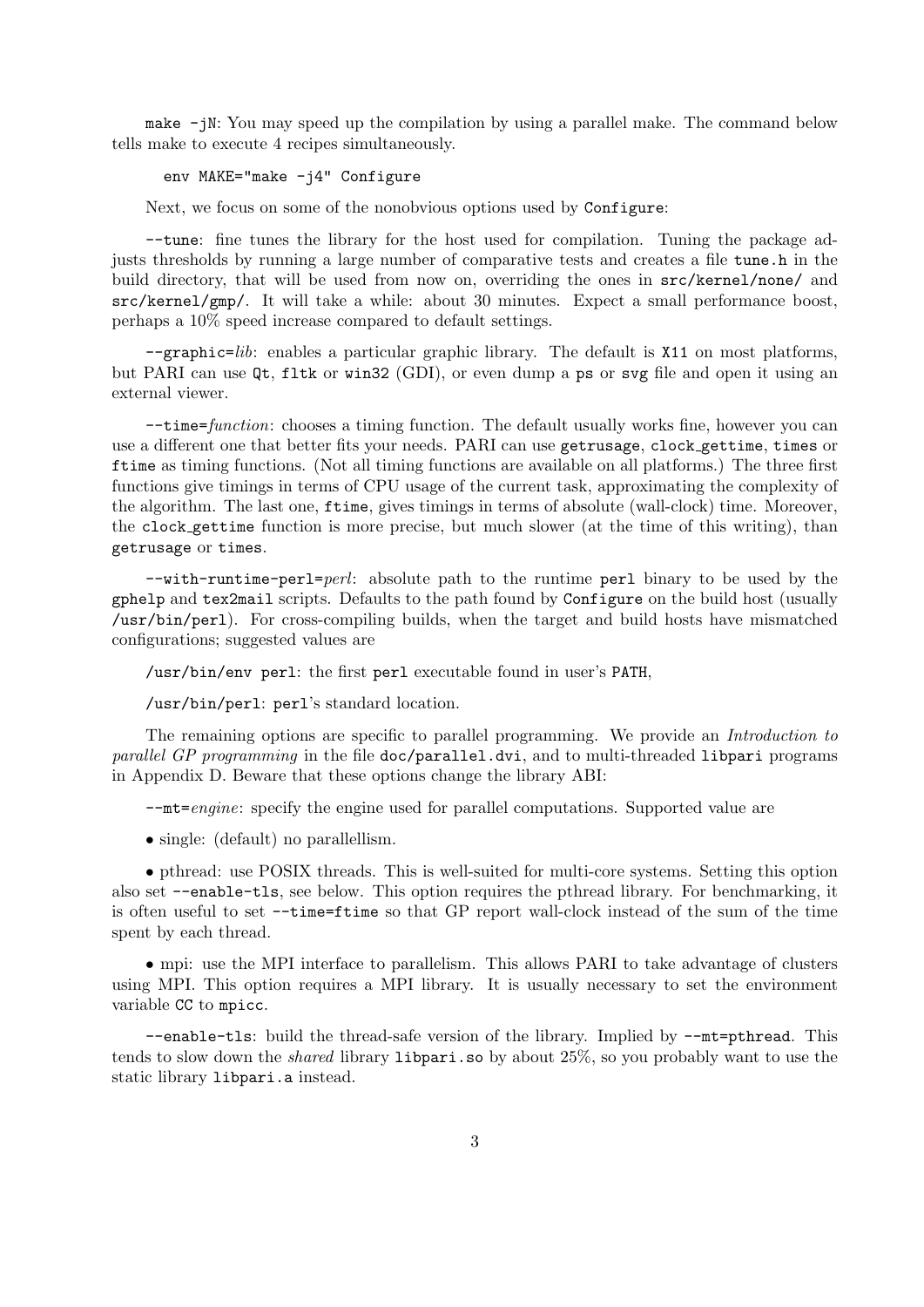#### 2.3. Compilation. To compile the gp binary and build the documentation, type

## make all

from the build directory. Recall the build directory is (by default) of the form Oosname-arch or passed to Configure using the option  $-\text{build}=DIR$ . To only compile the gp binary, type

#### make gp

in the toplevel directory (this will correctly determine the  $\Omega \sigma$ *sname-arch* default directory) or make  $-C$  DIR gp (it is also possible to cd DIR first).

If your make program supports parallel make, you can speed up the process by going to the build directory that Configure created and doing a parallel make here, for instance make -j4 with GNU make. It should also work from the toplevel directory.

#### 2.4. Basic tests.

To test the binary, type make bench. This runs a quick series of tests, for a few seconds on modern machines.

In many cases, this will also build a different binary (named gp-sta or gp-dyn) linked in a slightly different way and run the tests with both. (In exotic configurations, one may pass all the tests while the other fails and we want to check for this.) To test only the default binary, use make dobench which starts the bench immediately.

If a [BUG] message shows up, something went wrong. The testing utility directs you to files containing the differences between the test output and the expected results. Have a look and decide for yourself if something is amiss. If it looks like a bug in the Pari system, we would appreciate a report, see the last section.

#### 2.5. Cross-compiling.

When cross-compiling, you can set the environment variable RUNTEST to a program that is able to run the target binaries, e.g. an emulator. It will be used for both the Configure tests and make bench.

# 3. Troubleshooting and fine tuning.

In case the default Configure run fails miserably, try

./Configure -a

(interactive mode) and answer all the questions: there are about 30 of them, and default answers are provided. If you accept all default answers, Configure will fail just the same, so be wary. In any case, we would appreciate a bug report (see the last section).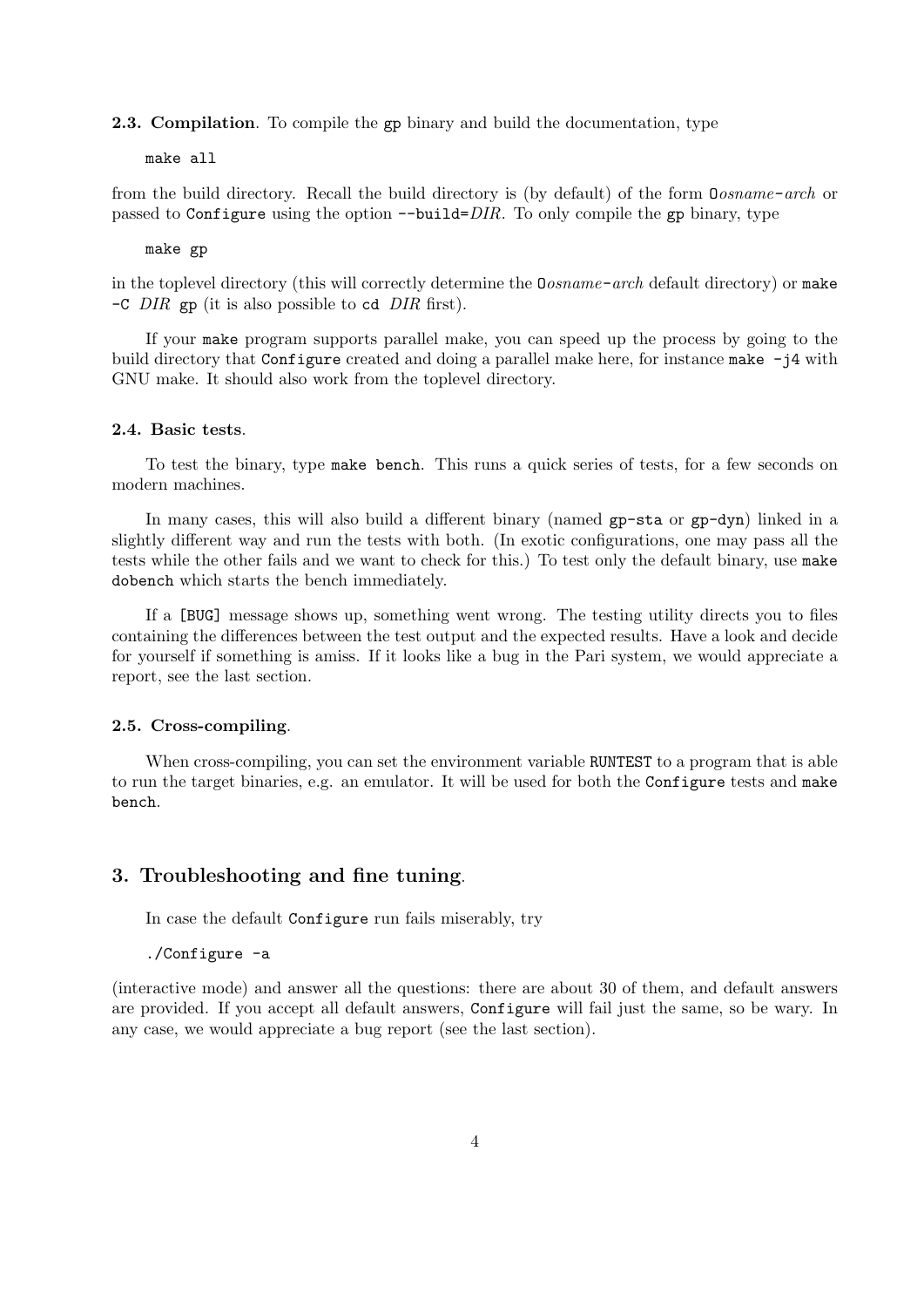3.1. Installation directories. The install location of programs and libraries is controlled by the --prefix configure option. The default location is /usr/local.

The precise destinations of programs and libraries are as follows: the gp binary, the scripts gphelp and tex2mail go to \$prefix/bin. The pari library goes to \$prefix/lib and include files to \$prefix/include/pari. Other system-dependent data go to \$prefix/lib/pari.

Architecture independent files go to various subdirectories of \$share prefix, which defaults to \$prefix/share, and can be specified via the --share-prefix argument. Man pages go into \$share prefix/man, and other system-independent data under \$share prefix/pari: documentation, sample GP scripts and C code, extra packages like elldata or galdata.

You can also set directly --bindir (executables), --libdir (library), --includedir (include files), --mandir (manual pages), --datadir (other architecture-independent data), and finally --sysdatadir (other architecture-dependent data).

3.2. Environment variables. Configure lets the following environment variable override the defaults if set:

CC: C compiler.

DLLD: Dynamic library linker.

LD: Static linker.

For instance, Configure may avoid /bin/cc on some architectures due to various problems which may have been fixed in your version of the compiler. You can try

env CC=cc Configure

and compare the benches. Also, if you insist on using a C++ compiler and run into trouble with a fussy g++, try to use g++ -fpermissive.

The contents of the following variables are *appended* to the values computed by Configure:

CFLAGS: Flags for CC.

CPPFLAGS: Flags for CC (preprocessor).

LDFLAGS: Flags for LD.

The contents of the following variables are *prepended* to the values computed by Configure:

C INCLUDE PATH is prepended to the list of directories searched for include files. Note that adding -I flags to CFLAGS is not enough since Configure sometimes relies on finding the include files and parsing them, and it does not parse CFLAGS at this time.

LIBRARY PATH is prepended to the list of directories searched for libraries.

You may disable inlining by adding -DDISABLE INLINE to CFLAGS, and prevent the use of the volatile keyword with -DDISABLE VOLATILE.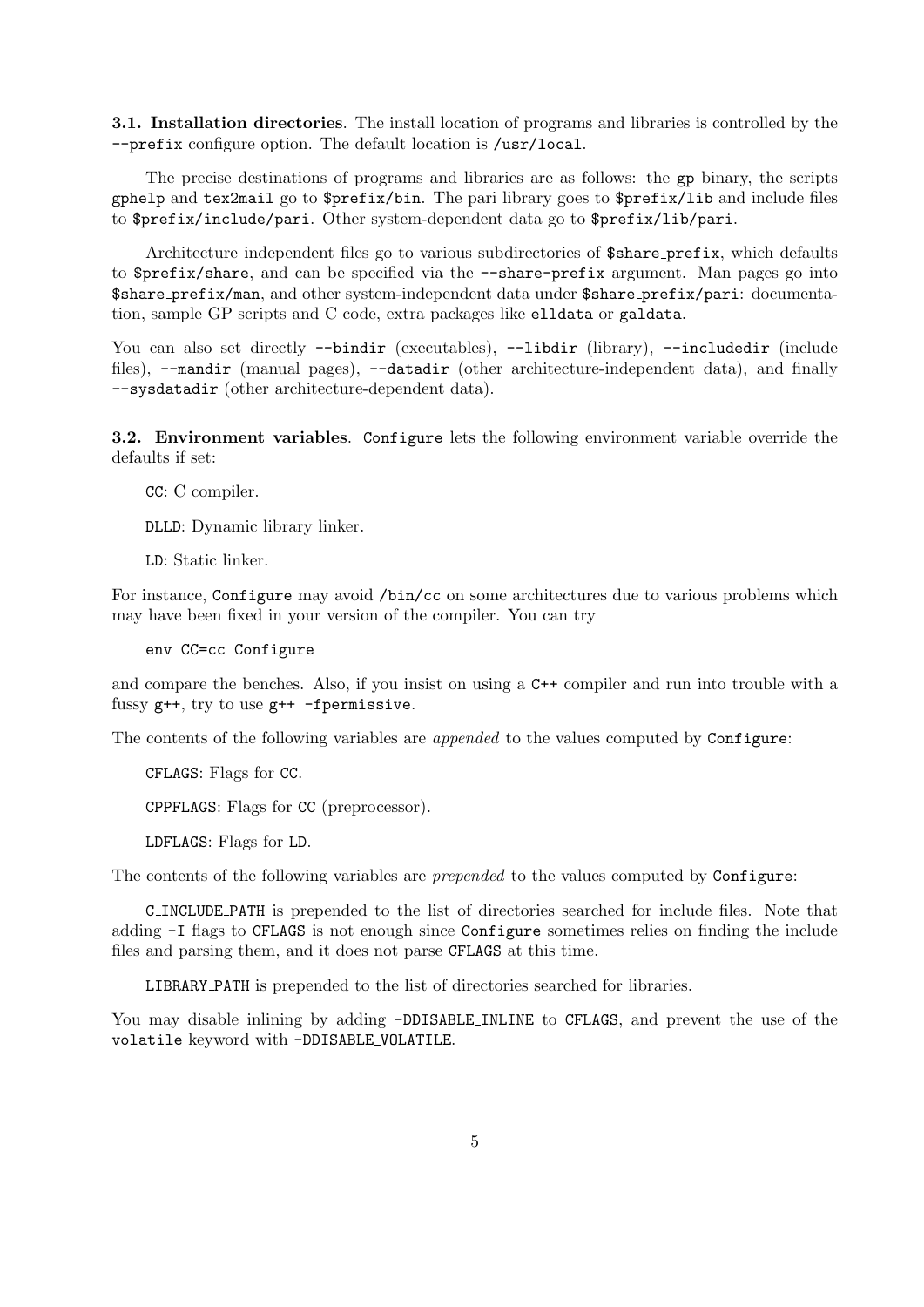3.3. Debugging/profiling.: If you also want to debug the PARI library,

Configure -g

creates a directory  $0xxx$ . dbg containing a special Makefile ensuring that the gp and PARI library built there is suitable for debugging. If you want to profile gp or the library, using gprof for instance,

Configure -pg

will create an  $0xxx$ , prf directory where a suitable version of PARI can be built.

The gp binary built above with make all or make gp is optimized. If you have run Configure -g or -pg and want to build a special purpose binary, you can cd to the .dbg or .prf directory and type make gp there. You can also invoke make gp.dbg or make gp.prf directly from the toplevel.

#### 3.4. Multiprecision kernel. The kernel can be specified via the

```
--\kappaernel=fully_qualified_kernel_name
```
switch. The PARI kernel consists of two levels: Level 0 (operation on words) and Level 1 (operation on multi-precision integers and reals), which can take the following values.

Level 0: auto (as detected), none (portable C) or one of the assembler micro-kernels

```
alpha
hppa hppa64
ia64
ix86 x86_64
m68k
ppc ppc64
sparcv7 sparcv8_micro sparcv8_super
```
Level 1: auto (as detected), none (native code only), or gmp

• A fully qualified kernel name is of the form Level0 -Level1 , the default value being auto-auto.

• A name not containing a dash '-' is an alias for a fully qualified kernel name. An alias stands for name-none, but gmp stands for auto-gmp.

3.5. Problems related to readline. Configure does not try very hard to find the readline library and include files. If they are not in a standard place, it will not find them. You can invoke Configure with one of the following arguments:

 $--with-readline[=prefix to lib/libreadline.xx and include/readline.h]$ 

```
--with-readline-lib=path to libreadline.xx
```
 $--with-readline-include=path to readline.h$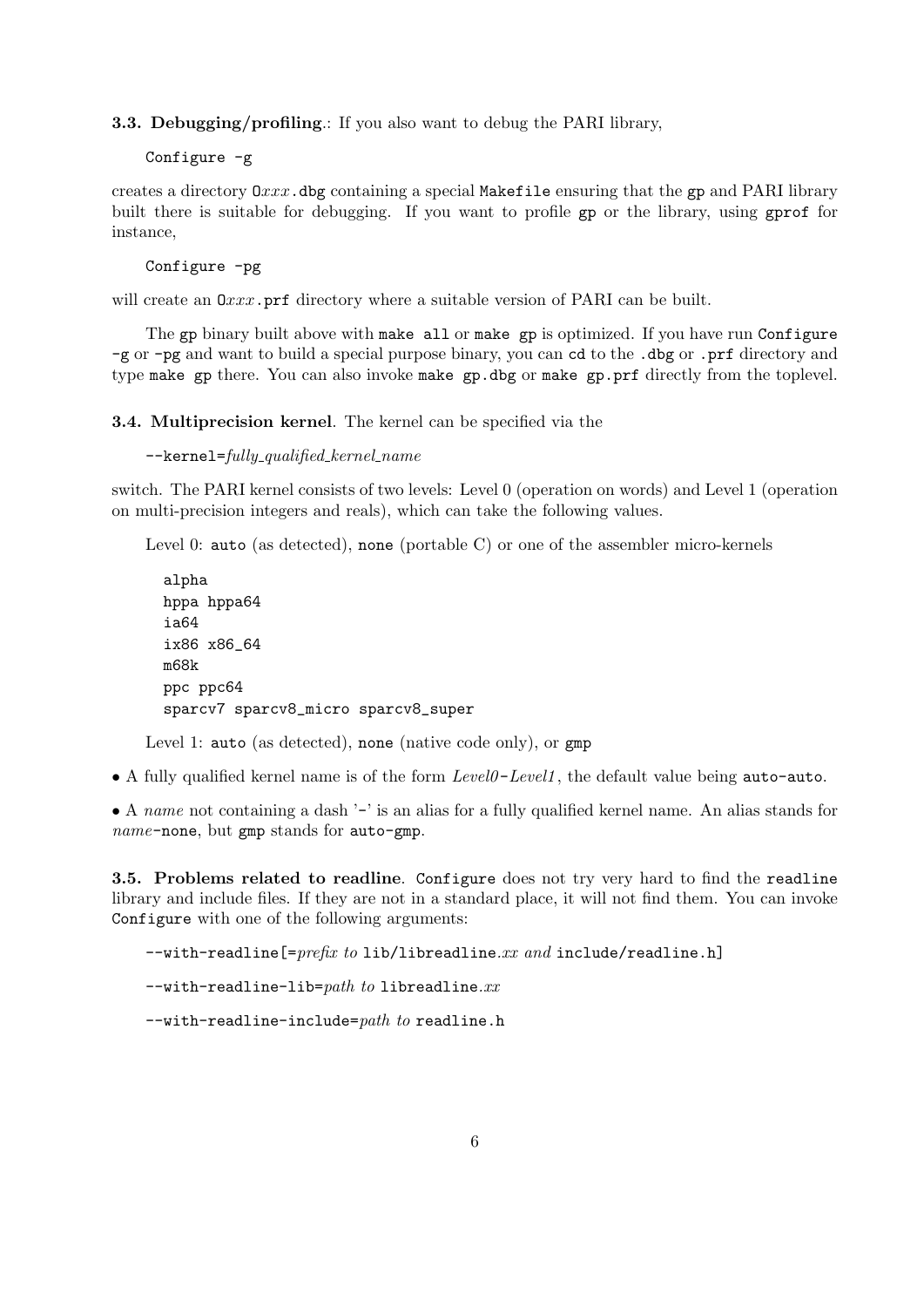#### Known problems.

• on Linux: Linux distributions have separate readline and readline-devel packages. You need both of them installed to compile gp with readline support. If only readline is installed, Configure will complain. Configure may also complain about a missing libncurses.so, in which case, you have to install the ncurses-devel package (some distributions let you install readlinedevel without ncurses-devel, which is a bug in their package dependency handling).

• on OS X.4 or higher: these systems comes equipped with a fake readline, which is not sufficient for our purpose. As a result, gp is built without readline support. Since readline is not trivial to install in this environment, a step by step solution can be found in the PARI FAQ, see

#### http://pari.math.u-bordeaux.fr/.

#### 3.6. Testing.

#### 3.6.1. Known problems. if BUG shows up in make bench

• If when running gp-dyn, you get a message of the form

## ld.so: warning: libpari.so. $xxx$  has older revision than expected  $xxx$

(possibly followed by more errors), you already have a dynamic PARI library installed and a broken local configuration. Either remove the old library or unset the LD LIBRARY PATH environment variable. Try to disable this variable in any case if anything very wrong occurs with the gp-dyn binary, like an Illegal Instruction on startup. It does not affect gp-sta.

• Some implementations of the diff utility (on HPUX for instance) output No differences encountered or some similar message instead of the expected empty input, thus producing a spurious [BUG] message.

#### 3.6.2. Some more testing. [Optional]

You can test gp in compatibility mode with make test-compat. If you want to test the graphic routines, use make test-ploth. You will have to click on the mouse button after seeing each image. There will be eight of them, probably shown twice (try to resize at least one of them as a further test).

The make bench, make test-compat and make test-ploth runs all produce a Postscript file  $\text{pari.}$  ps in  $0xxx$  which you can send to a Postscript printer. The output should bear some similarity to the screen images.

3.6.3. Heavy-duty testing. [Optional] There are a few extra tests which should be useful only for developers.

make test-kernel checks whether the low-level kernel seems to work, and provides simple diagnostics if it does not. Only useful if make bench fails horribly, e.g. things like 1+1 do not work.

make test-all runs all available test suites. Thorough, but slow. Some of the tests require extra packages (elldata, galdata, etc.) to be available. If you want to test such an extra package before make install (which would install it to its final location, where gp expects to find it), run

## env GP\_DATA\_DIR=\$PWD/data make test-all

from the PARI toplevel directory, otherwise the test will fail.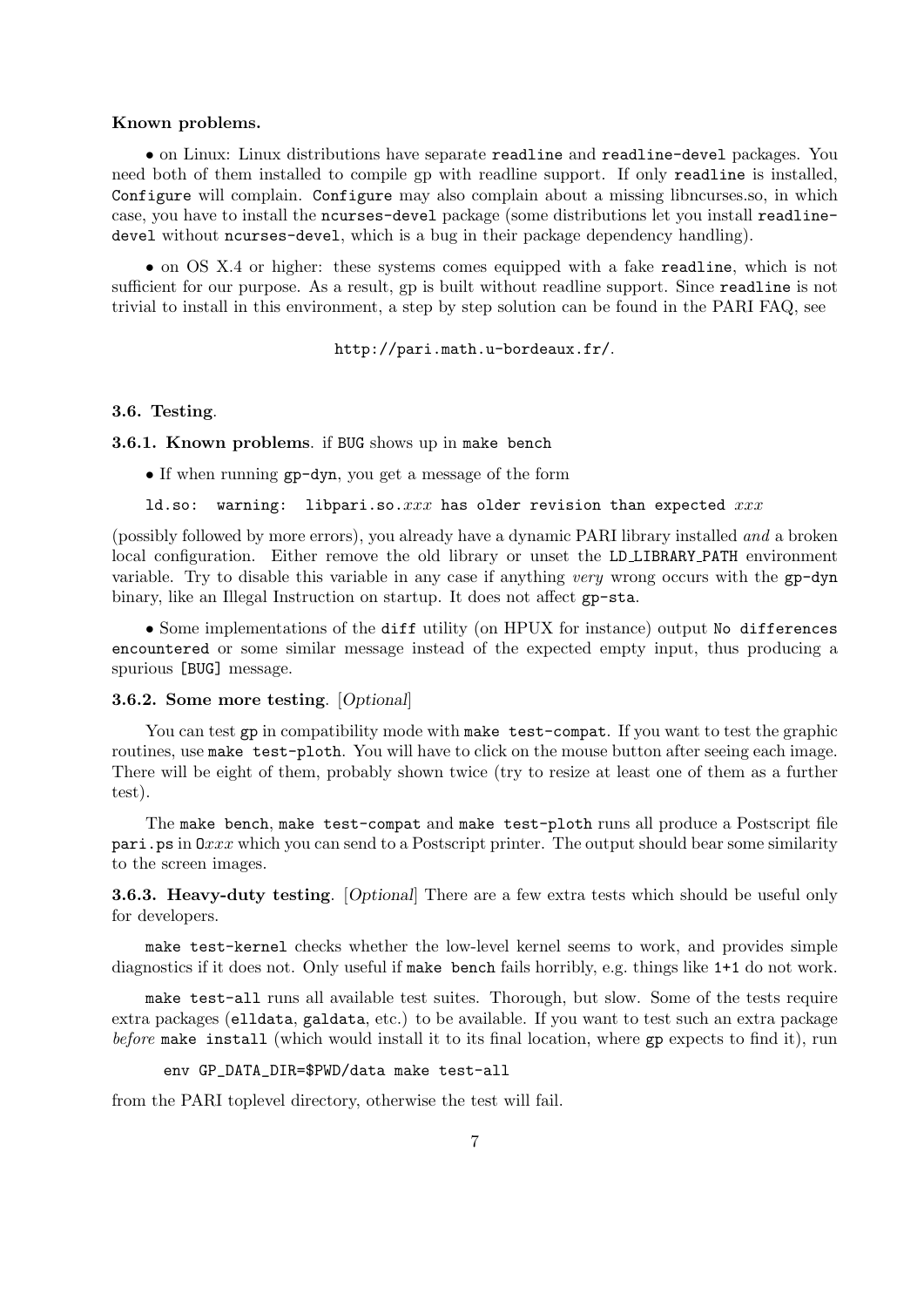make test-io tests writing to and reading from files. It requires a working system() command  $(fails on Windows + MingW).$ 

make test-time tests absolute and relative timers. This test has a tendency to fail when the machine is heavily loaded or if the granularity of the chosen system timer is bigger than 2ms. Try it a few times before reporting a problem.

make test-install tests the GP function install. This may not be available on your platform, triggering an error message ("not yet available for this architecture"). The implementation may be broken on your platform triggering an error or a crash when an install'ed function is used.

## 4. Installation.

When everything looks fine, type

make install

You may have to do this with superuser privileges, depending on the target directories. (Tip for MacOS X beginners: use sudo make install.) In this case, it is advised to type make all first to avoid running unnecessary commands as root.

Caveat. Install directories are created honouring your umask settings: if your umask is too restrictive, e.g. 077, the installed files will not be world-readable. (Beware that running sudo may change your user umask.)

This installs in the directories chosen at Configure time the default gp executable (probably gp-dyn) under the name gp, the default PARI library (probably libpari.so), the necessary include files, the manual pages, the documentation and help scripts.

To save on disk space, you can manually gzip some of the documentation files if you wish: usersch\*.tex and all dvi files (assuming your xdvi knows how to deal with compressed files); the online-help system can handle it.

4.1. Static binaries and libraries. By default, if a dynamic library libpari.so can be built, the gp binary we install is gp-dyn, pointing to libpari.so. On the other hand, we can build a gp binary into which the libpari is statically linked (the library code is copied into the binary); that binary is not independent of the machine it was compiled on, and may still refer to other dynamic libraries than libpari.

You may want to compile your own programs in the same way, using the static libpari.a instead of libpari.so. By default this static library libpari.a is not created. If you want it as well, use the target make install-lib-sta. You can install a statically linked gp with the target make install-bin-sta. As a rule, programs linked statically (with libpari.a) may be slightly faster (about 5% gain, possibly up to 20% when using pthreads), but use more disk space and take more time to compile. They are also harder to upgrade: you will have to recompile them all instead of just installing the new dynamic library. On the other hand, there is no risk of breaking them by installing a new pari library.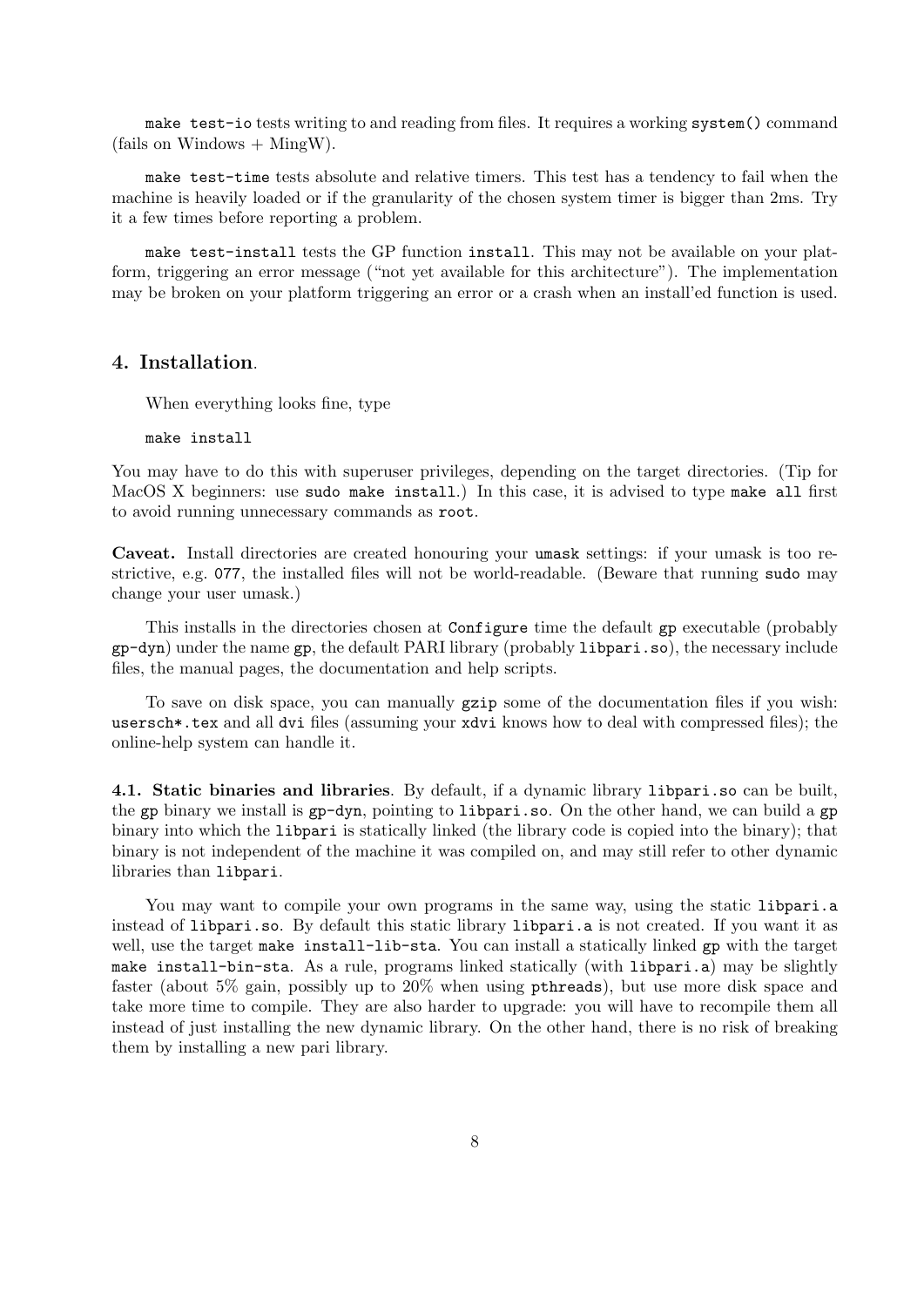4.2. Extra packages. The following optional packages endow PARI with some extra capabilities:

• elldata: This package contains the elliptic curves in John Cremona's database. It is needed by the functions ellidentify, ellsearch, forell and can be used by ellinit to initialize a curve given by its standard code.

• galdata: The default polgalois function can only compute Galois groups of polynomials of degree less or equal to 7. Install this package if you want to handle polynomials of degree bigger than 7 (and less than 11).

• seadata: This package contains the database of modular polynomials extracted from the ECHIDNA databases and computed by David R. Kohel. It is used to speed up the functions ellap, ellcard and ellgroup for primes larger than  $10^{20}$ .

• galpol: This package contains the GALPOL database of polynomials defining Galois extensions of the rationals, accessed by galoisgetpol.

To install package pack, you need to fetch the separate archive:  $pack.$  tgz which you can download from the pari server. Copy the archive in the PARI toplevel directory, then extract its contents; these will go to  $data / pack$ . Typing make install installs all such packages.

4.3. The GPRC file. Copy the file misc/gprc.dft (or gprc.dos if you are using GP.EXE) to \$HOME/.gprc. Modify it to your liking. For instance, if you are not using an ANSI terminal, remove control characters from the prompt variable. You can also enable colors.

If desired, read \$datadir/misc/gpalias from the gprc file, which provides some common shortcuts to lengthy names; fix the path in gprc first. (Unless you tampered with this via Configure, datadir is \$prefix/share/pari.) If you have superuser privileges and want to provide systemwide defaults, copy your customized .gprc file to /etc/gprc.

In older versions, gphelp was hidden in pari lib directory and was not meant to be used from the shell prompt, but not anymore. If gp complains it cannot find gphelp, check whether your .gprc (or the system-wide gprc) does contain explicit paths. If so, correct them according to the current misc/gprc.dft.

# 5. Getting Started.

5.1. Printable Documentation. Building gp with make all also builds its documentation. You can also type directly make doc. In any case, you need a working (plain) T<sub>E</sub>X installation.

After that, the doc directory contains various dvi files: libpari.dvi (manual for the PARI library), users.dvi (manual for the gp calculator), tutorial.dvi (a tutorial), and refcard.dvi (a reference card for GP). You can send these files to your favorite printer in the usual way, probably via dvips. The reference card is also provided as a PostScript document, which may be easier to print than its dvi equivalent (it is in Landscape orientation and assumes A4 paper size).

If pdftex is part of your TEX setup, you can produce these documents in PDF format, which may be more convenient for online browsing (the manual is complete with hyperlinks); type

make docpdf

All these documents are available online from PARI home page (see the last section).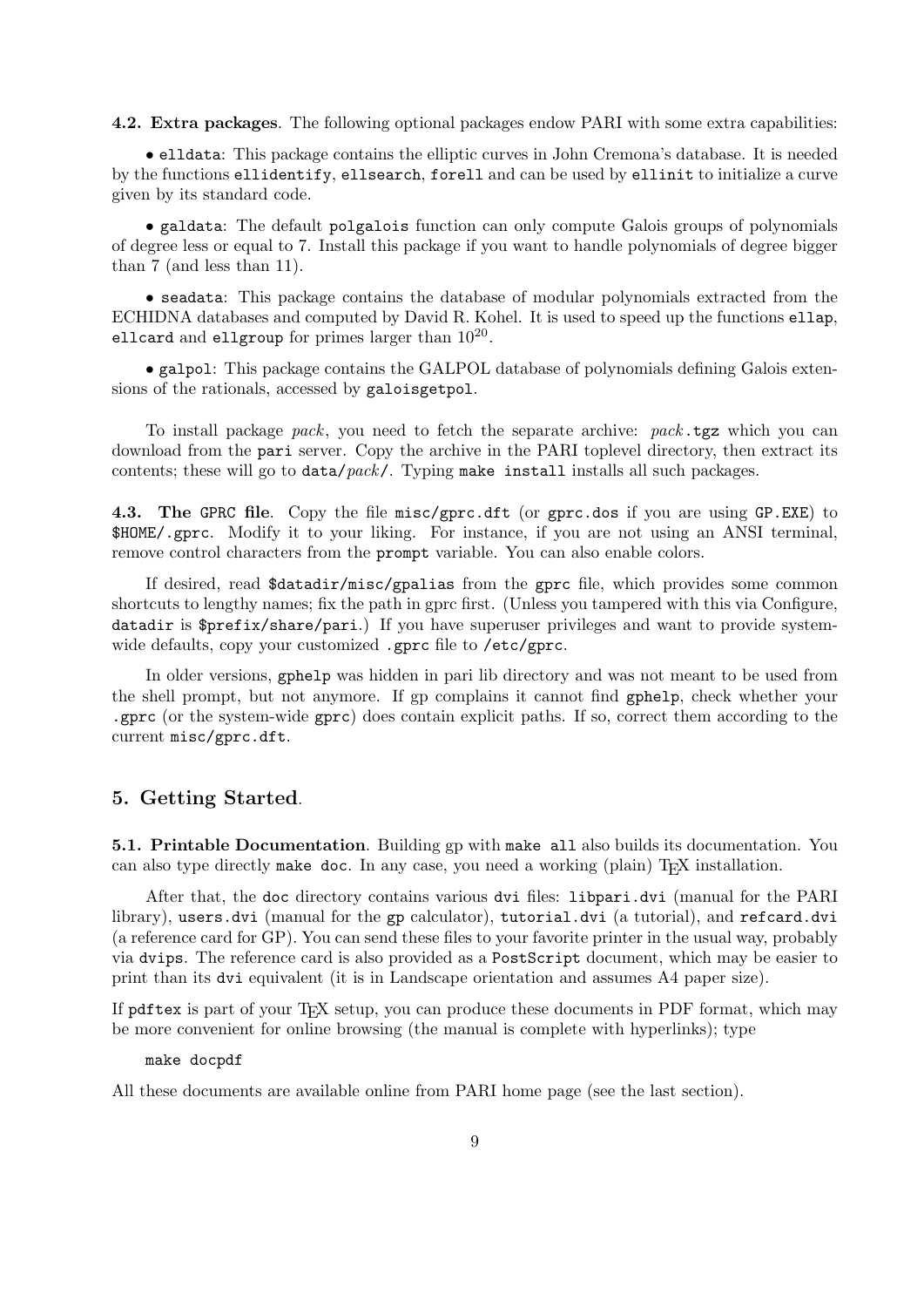5.2. C programming. Once all libraries and include files are installed, you can link your C programs to the PARI library. A sample makefile examples/Makefile is provided to illustrate the use of the various libraries. Type make all in the examples directory to see how they perform on the extgcd.c program, which is commented in the manual.

This should produce a statically linked binary extgcd-sta (standalone), a dynamically linked binary extgcd-dyn (loads libpari at runtime) and a shared library libextgcd, which can be used from gp to install your new extgcd command.

The standalone binary should be bulletproof, but the other two may fail for various reasons. If when running extgcd-dyn, you get a message of the form "DLL not found", then stick to statically linked binaries or look at your system documentation to see how to indicate at linking time where the required DLLs may be found! (E.g. on Windows, you will need to move libpari.dll somewhere in your PATH.)

5.3. GP scripts. Several complete sample GP programs are also given in the examples directory, for example Shanks's SQUFOF factoring method, the Pollard rho factoring method, the Lucas-Lehmer primality test for Mersenne numbers and a simple general class group and fundamental unit algorithm. See the file examples/EXPLAIN for some explanations.

5.4. The PARI Community. PARI's home page at the address

## http://pari.math.u-bordeaux.fr/

maintains an archive of mailing lists dedicated to PARI, documentation (including Frequently Asked Questions), a download area and our Bug Tracking System (BTS). Bug reports should be submitted online to the BTS, which may be accessed from the navigation bar on the home page or directly at

# http://pari.math.u-bordeaux.fr/Bugs/

Further information can be found at that address but, to report a configuration problem, make sure to include the relevant  $\ast$ .dif files in the  $0xxx$  directory and the file pari.cfg.

There are a number of mailing lists devoted to PARI/GP, and most feedback should be directed there. Instructions and archives can be consulted at

## http://pari.math.u-bordeaux.fr/lists-index.html

The most important are:

• pari-announce (read-only): to announce major version changes. You cannot write to this one, but you should probably subscribe.

• pari-dev: for everything related to the development of PARI, including suggestions, technical questions or patch submissions. Bug reports can be discussed here, but as a rule it is better to submit them directly to the BTS.

• pari-users: for everything else.

You may send an email to the last two without being subscribed. To subscribe, send an message respectively to

pari-announce-request@pari.math.u-bordeaux.fr pari-users-request@pari.math.u-bordeaux.fr